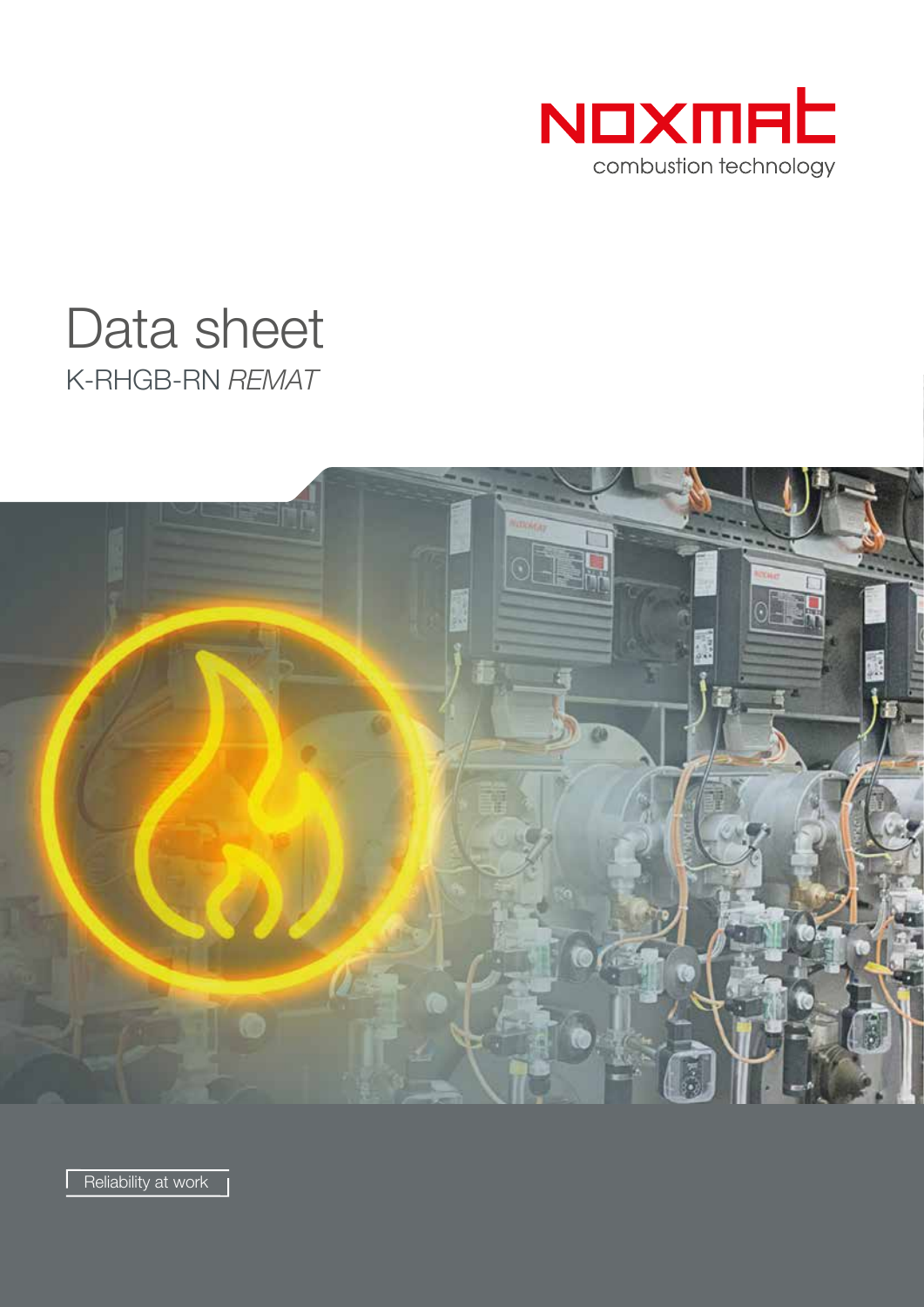## SERIES K-RHGB-RN *REMAT*

Retrofit recuperative high-velocity burner with ceramic recuperator for the indirect heating of industrial furnaces 13-25 kW



#### Specifications & Advantages

- High-velocity burner with integrated ceramic recuperator for efficient heat recovery, for indirect heating
- Especially suitable when modernizing chamber furnaces that are heated with protective gas
- All media connections are suitable for existing systems
- Easy direct ignition at fhigh-fire due to patented ignition system, even at cold start
- Direct flame monitoring to ensure maximum safety in all stages of operation
- Power scope from 13 to 25 kW
- Maximum application temperature at the recuperator up to 1250°C
- Higher energy efficiency due to improved heat recovery compared to existing burners
- Low-emission multi-stage combustion
- Excellent temperature distribution due to high burner velocity
- Easy and economical basic maintenance
- Wear is considerably reduced due to ceramic components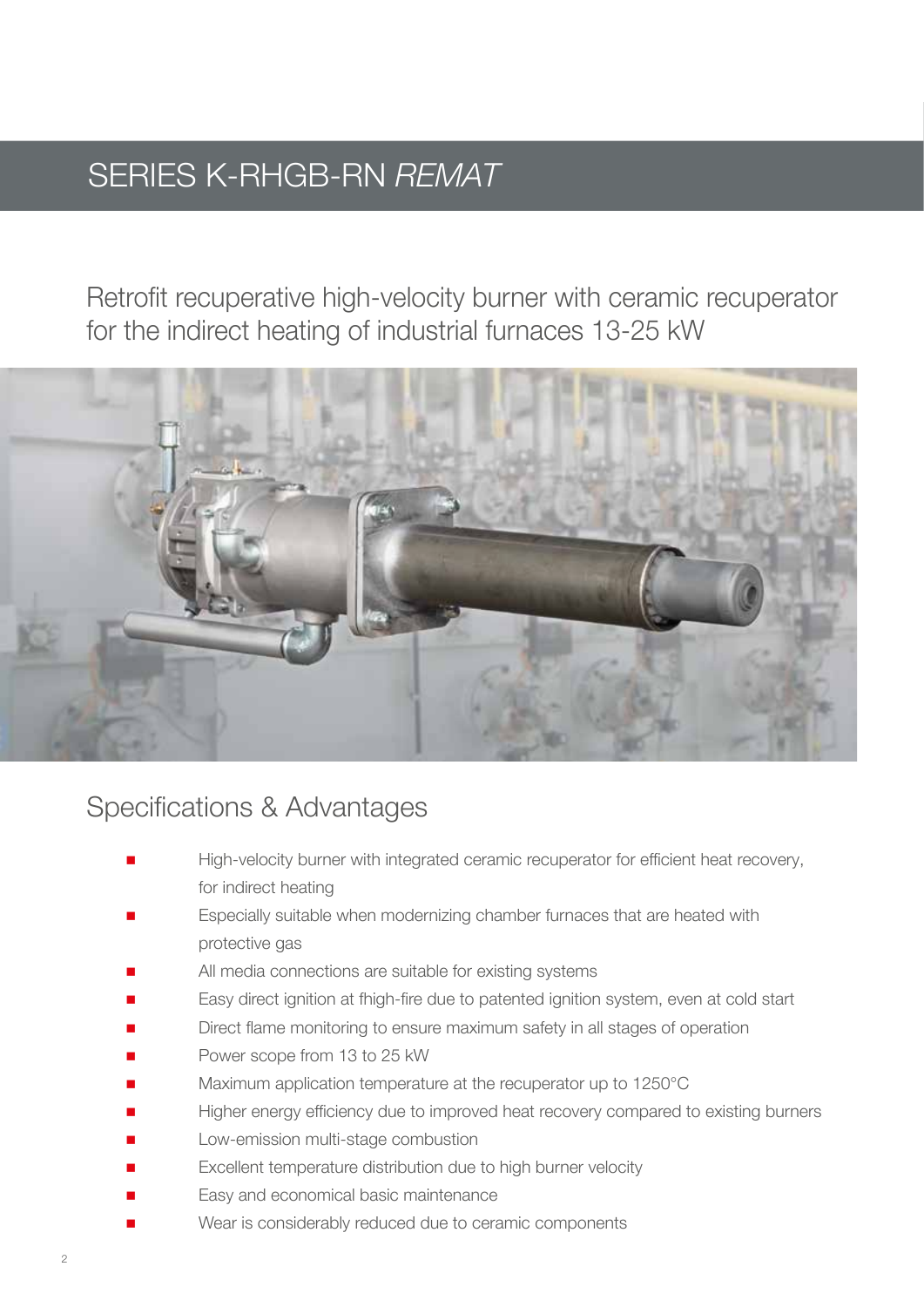

### Technical specifications

| Burner type K-RHGB RN                                 |              | 25           |
|-------------------------------------------------------|--------------|--------------|
| Nominal thermal capacity [1]                          | <b>kW</b>    | 25           |
| Nominal thermal capacity [1]                          | BTU/h        | ~185000      |
| Minimum thermal capacity [1]                          | <b>kW</b>    | 13           |
| Minimum thermal capacity [1]                          | BTU/h        | ~144000      |
| Nominal gas connection pressure [2]                   | mbar         | 50           |
| Nominal air connection pressure, indirect heating [2] | mbar         | 80           |
| Maximum recuperator temperature                       | $^{\circ}$ C | 1250         |
| Nominal diameter of recuperator                       | mm           | 98           |
| Nominal diameter gas connection                       | <b>DN</b>    | 15           |
| Nominal diameter combustion air connection            | DN           | 25           |
| Nominal diameter cooling air connection               | <b>DN</b>    | 40           |
| Fuel gas [3]                                          |              | NG, LNG, LPG |

Subject to technical modifications. [1] Values deviating from the burner capacity are possible upon request.

[2] Pressure fluctuations must not exceed +/- 5%; this also applies to the operation of the burners in groups.

[5] Other combustion gases must be coordinated with Noxmat in advance

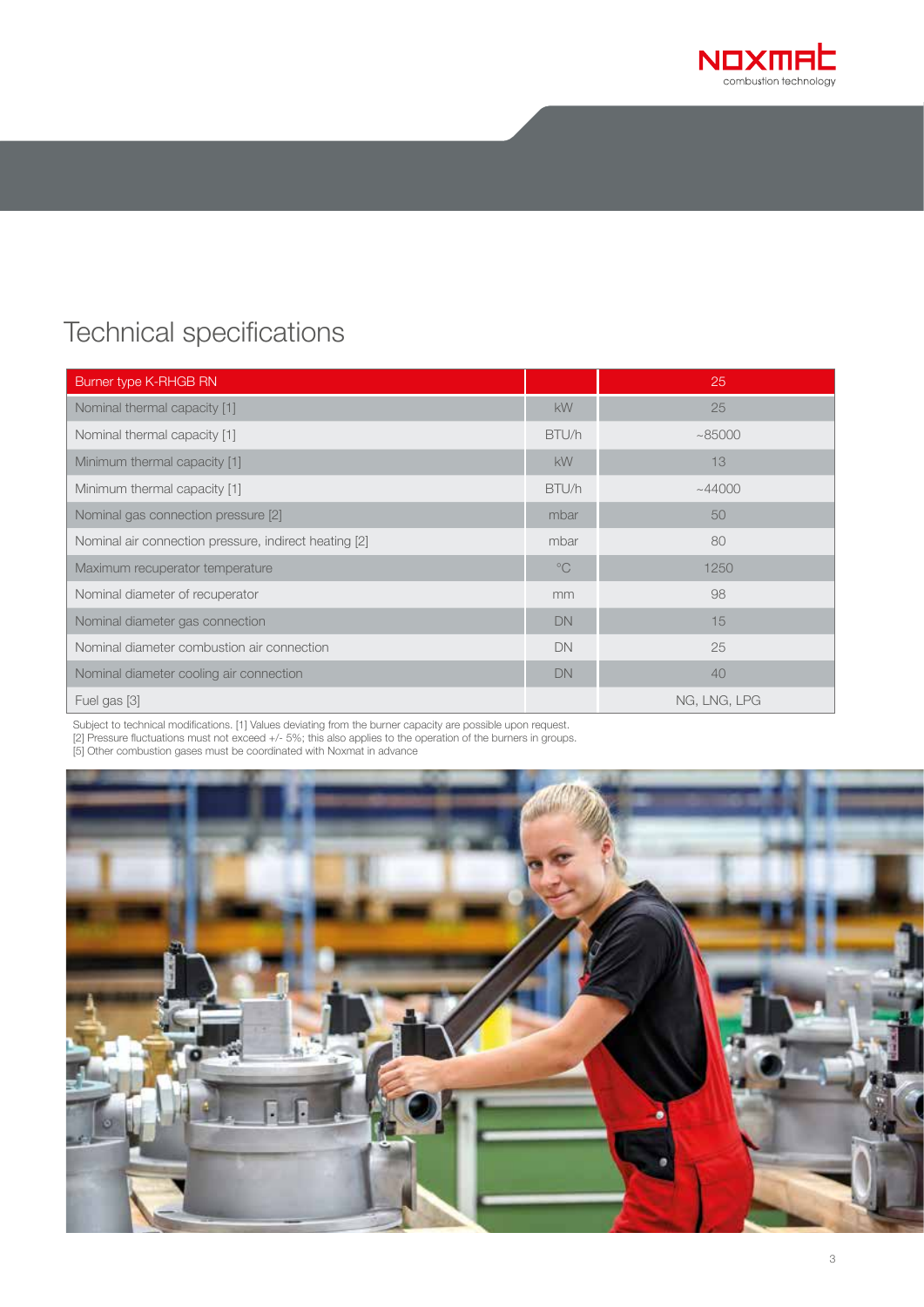# SERIES K-RHGB-RN *REMAT*

### Principal dimensions / Basic burner



| <b>Burner</b> size |     | Principal dimensions |     |    |           |     |      |     |                |     |  |  |  |
|--------------------|-----|----------------------|-----|----|-----------|-----|------|-----|----------------|-----|--|--|--|
|                    | A   | B                    | C   | D  | E1/E2/E3  |     | G    | G1  | G <sub>2</sub> | Ή   |  |  |  |
|                    | mm  |                      |     |    |           |     |      |     |                |     |  |  |  |
| K-RHGB 25-380 RN   | 113 | 200                  | 210 | 98 | 18/M16/52 | 377 | 930  | 152 | 172            | 520 |  |  |  |
| K-RHGB 25-560 RN   | 113 | 200                  | 210 | 98 | 18/M16/52 | 557 | 1110 | 152 | 172            | 520 |  |  |  |

| <b>Burner</b> size      |     | Connection dimensions                 |           |     |        |                |    |      |    |           |      |      |                |      |       |
|-------------------------|-----|---------------------------------------|-----------|-----|--------|----------------|----|------|----|-----------|------|------|----------------|------|-------|
|                         |     |                                       | Waste gas |     |        | Combustion air |    |      |    | Purge air |      |      | Combustion gas |      |       |
|                         | К   | <sub>S</sub><br>M<br>P<br>Q<br>R<br>N |           |     |        |                |    |      |    | IV.       |      |      |                |      |       |
|                         | mm  |                                       |           |     | mm     |                |    | inch | mm |           | inch | mm   |                | inch |       |
| <b>K-RHGB 25-380 RN</b> | 550 | 144                                   | 99        | 173 | G1.1/4 | 223            | 38 | 129  | G1 | 70        | 433  | G3/8 | 175            | 478  | Rp1/2 |
| K-RHGB 25-560 RN        | 550 | 144                                   | 99        | 173 | G1.1/4 | 223            | 38 | 129  | G1 | 70        | 433  | G3/8 | 175            | 478  | Rp1/2 |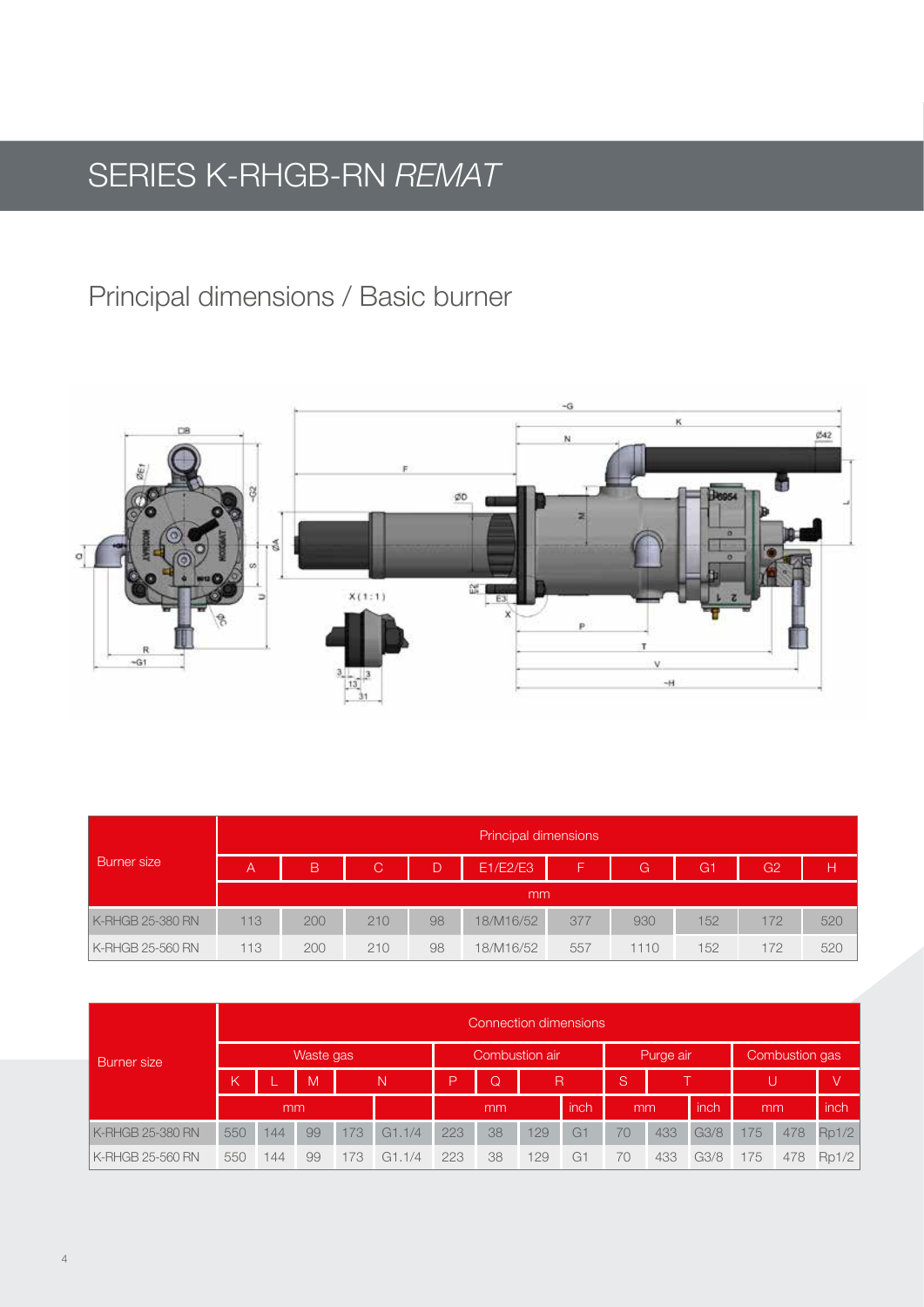

## TYPICAL PERFORMANCE CHARACTERISTICS

#### **RK-RHGB-RN REMAT**



The above illustrations are valid for:

- indirect heating (with radiant tubes)

- continuous operation at nominal burner capacity

- natural gas

 $-\lambda = 1,10...1,20$ 

The parameters specified shall be regarded as recommended ones. They are dependent on various factors that may vary in practice from the conditions specified above. Parameters for special conditions of use can be obtained from NOXMAT GmbH on request.